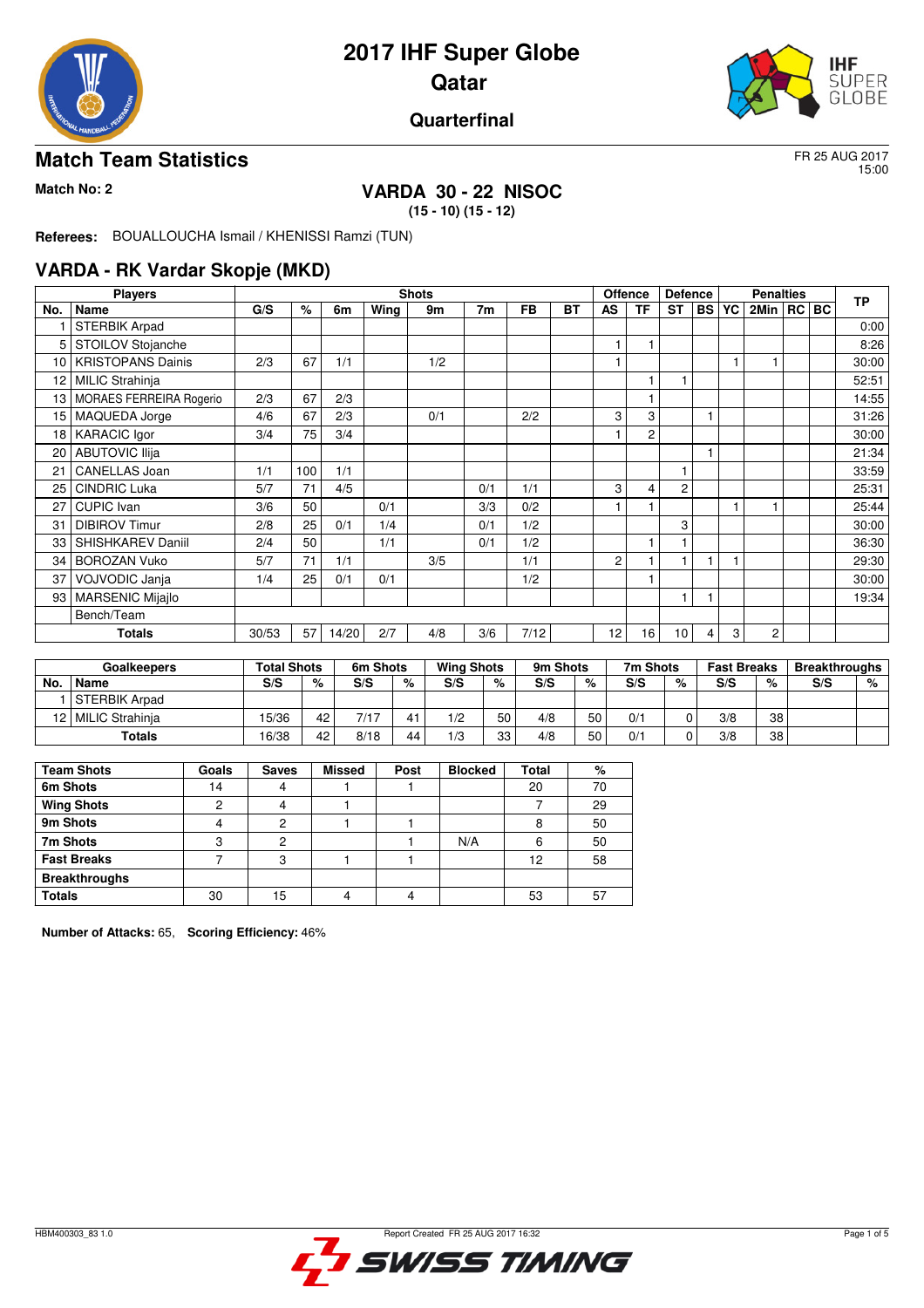

**Quarterfinal**

## **Match Team Statistics** FR 25 AUG 2017

15:00

# **Match No: 2 VARDA 30 - 22 NISOC**

**(15 - 10) (15 - 12)**

**Referees:** BOUALLOUCHA Ismail / KHENISSI Ramzi (TUN)

## **MKD - RK Vardar Skopje (MKD)**

| <b>Players</b>                                                    |                                   |                                   |                                                |                                    | <b>Shots Distribution</b>                 |                                                                         |                                     |                      |                                         |                              |     |
|-------------------------------------------------------------------|-----------------------------------|-----------------------------------|------------------------------------------------|------------------------------------|-------------------------------------------|-------------------------------------------------------------------------|-------------------------------------|----------------------|-----------------------------------------|------------------------------|-----|
| Goals / Shots<br>1 STERBIK A                                      | 5 STOILOV S                       | $\overline{1/2}$                  | 10 KRISTOPANS D<br>$\overline{1}/\overline{1}$ | 12 MILIC S                         | . .                                       | 13 MORAES FERREIRA R<br>$\overline{1}/\overline{1}$<br>$\overline{1/1}$ | 15 MAQUEDA J<br>$\sqrt{1/1}$        |                      | <b>18 KARACIC I</b><br>$\overline{2/2}$ |                              |     |
|                                                                   | . .<br>. .                        | . .                               |                                                | . .                                | . .                                       |                                                                         | $\blacksquare$ $\blacksquare$ $1/2$ |                      | $0/1$ $\blacksquare$ $1/1$              |                              |     |
|                                                                   | . .<br>. .                        | . .                               |                                                | u 11                               | ם כ<br>W 19                               |                                                                         | $\blacksquare$ $\blacksquare$ 1/1   | $1/1$ $\blacksquare$ |                                         |                              |     |
|                                                                   |                                   |                                   |                                                |                                    |                                           | 1-Post                                                                  |                                     |                      | 1-Missed                                |                              |     |
| 20 ABUTOVIC I                                                     | 21 CANELLAS J                     | 25 CINDRIC L                      |                                                | 27 CUPIC I                         |                                           | 31 DIBIROV T                                                            | 33 SHISHKAREV D                     |                      | 34 BOROZAN V                            |                              |     |
|                                                                   |                                   |                                   |                                                | 1/1<br>$\overline{1}/\overline{2}$ | $1/1$ $1/0/1$                             | 0/3                                                                     |                                     | 1/1                  |                                         | $\overline{1}/\overline{1}$  |     |
|                                                                   | <br>u 1                           | $\blacksquare$ $\blacksquare$ 1/1 | $2/3$ $\blacksquare$                           |                                    | $0/1$ $\blacksquare$ $\blacksquare$ $1/1$ |                                                                         | $1/2$ .                             | 0/1                  | $+ + 1/1$                               | 1/1                          |     |
|                                                                   | . .                               | $1/1 = 1/1$                       | $1/1$ $\blacksquare$                           |                                    | нα                                        |                                                                         | $\frac{1}{2}$ $\frac{1}{1}$         |                      | $\bullet$ $\bullet$ 2/2                 |                              |     |
|                                                                   |                                   |                                   | 1-Post                                         | 1-Missed                           | 1-Missed                                  |                                                                         | 1-Post                              |                      | 1-Missed 1-Post                         |                              |     |
| $1/1$                                                             | 93 MARSENIC M<br>6 E<br>. .<br>., |                                   |                                                |                                    |                                           |                                                                         |                                     |                      |                                         |                              |     |
| 37 VOJVODIC J<br>$\sqrt{0/2}$                                     |                                   |                                   |                                                |                                    |                                           |                                                                         |                                     |                      |                                         |                              |     |
| Team<br>Goals / Shots                                             |                                   |                                   | <b>Offence</b>                                 |                                    |                                           | <b>Defence</b>                                                          |                                     |                      |                                         | Goalkeepers<br>Saves / Shots |     |
| 4/8                                                               |                                   | 1/2                               | $\checkmark$<br>$\sqrt{0/1}$                   | 0/0                                | 0/0                                       | 1/5/                                                                    | 1/2                                 |                      | $\overline{0/2}$                        | 4/5                          |     |
|                                                                   | 3/3<br>5/10                       |                                   | 2/3                                            | <b>Breakthroughs</b>               |                                           | 4/9                                                                     |                                     |                      | 4/11                                    | 1/1                          | 3/7 |
| 0/1<br>$\overline{5/9}$<br>$\blacksquare$ 5/7<br>$\overline{5/5}$ | 3/3                               |                                   |                                                |                                    |                                           |                                                                         |                                     |                      | 2/3                                     | 2/7                          | 0/2 |



| 12 MILIC S |     |     |
|------------|-----|-----|
| 0/2        | 4/5 |     |
| 4/10       | 1/1 | 2/6 |
| 2/3        | 2/7 | 0/2 |

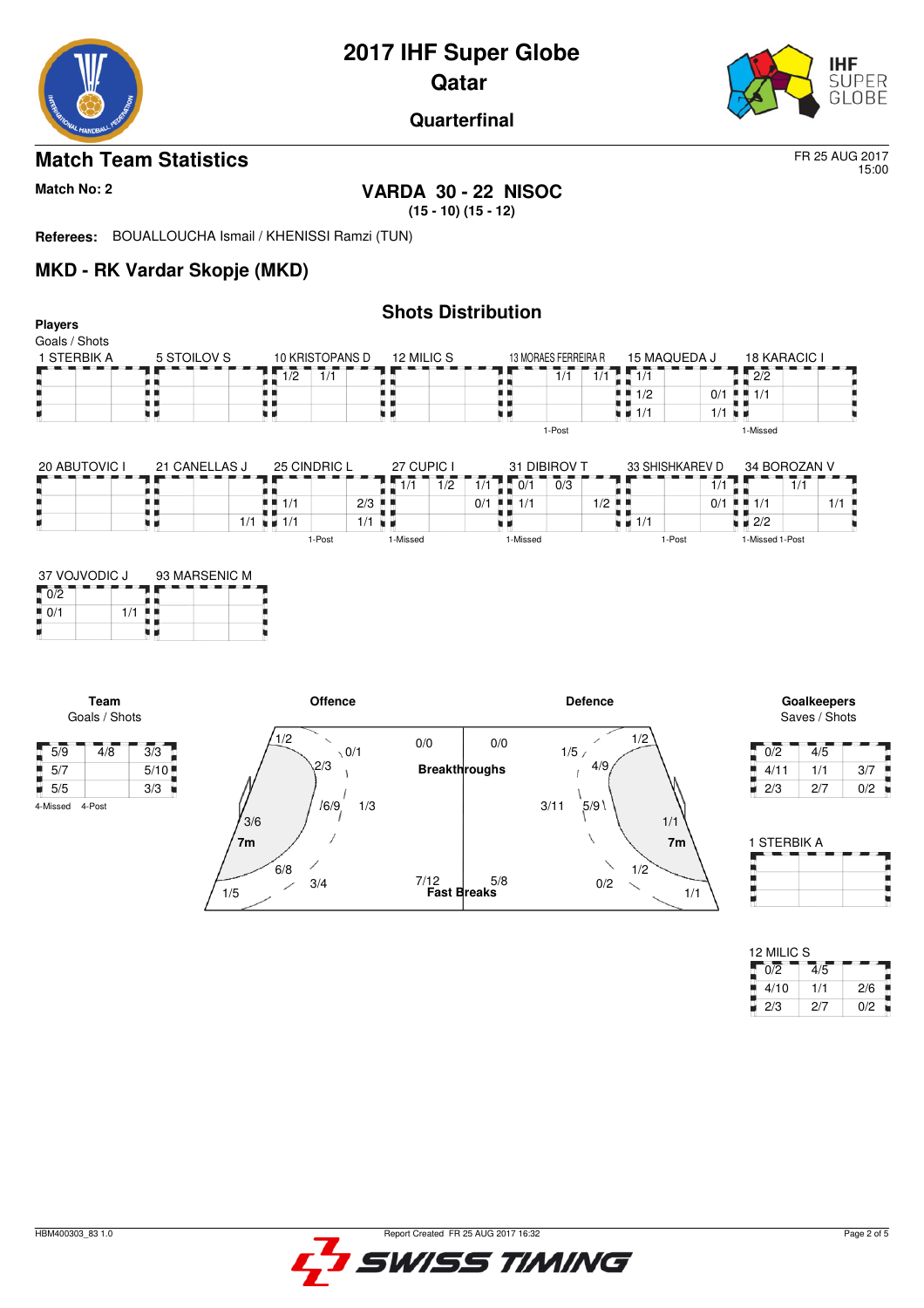



## **Quarterfinal**

## **Match Team Statistics** FR 25 AUG 2017

15:00

# **Match No: 2 VARDA 30 - 22 NISOC**

**(15 - 10) (15 - 12)**

**Referees:** BOUALLOUCHA Ismail / KHENISSI Ramzi (TUN)

#### **NISOC - Naft & Gaz Gachsaran (IRI)**

|     | <b>Players</b>                    |       |    |       |      | <b>Shots</b> |     |           |    |           | <b>Offence</b> | <b>Defence</b> |           |    | <b>Penalties</b> |  | <b>TP</b> |
|-----|-----------------------------------|-------|----|-------|------|--------------|-----|-----------|----|-----------|----------------|----------------|-----------|----|------------------|--|-----------|
| No. | <b>Name</b>                       | G/S   | %  | 6m    | Wing | 9m           | 7m  | <b>FB</b> | BT | <b>AS</b> | <b>TF</b>      | <b>ST</b>      | <b>BS</b> | YC | 2Min   RC   BC   |  |           |
| 2   | <b>FARASAT ASL Gharib</b>         | 0/1   | 0  | 0/1   |      |              |     |           |    |           |                |                |           |    |                  |  | 13:27     |
| 3   | SALEHIKOOSHKGHAZI Mohammadhossein | 0/1   | 0  | 0/1   |      |              |     |           |    |           |                |                |           |    |                  |  | 45:09     |
| 4   | <b>GHALANDARI Milad</b>           |       |    |       |      |              |     |           |    |           |                |                |           |    |                  |  | 0:00      |
| 5   | JOMEEPORZADEH Mohamad Kazem       | 4/5   | 80 | 3/3   |      | 1/2          |     |           |    |           | 3              |                |           |    |                  |  | 27:40     |
| 6   | <b>HEYDARPOUR Mojtaba</b>         | 3/9   | 33 | 1/3   | 0/1  | 0/2          |     | 2/3       |    | 2         |                |                |           |    |                  |  | 59:30     |
| 7   | <b>ARPANAHI Ehsan</b>             |       |    |       |      |              |     |           |    |           |                |                |           |    |                  |  | 0:00      |
| 9   | GHASEMI Mohammad Ali              | 4/6   | 67 | 0/1   | 1/1  |              | 1/1 | 2/3       |    |           |                |                |           |    |                  |  | 60:00     |
| 10  | ARPANAHI Iman                     |       |    |       |      |              |     |           |    |           |                |                |           |    |                  |  | 0:00      |
| 12  | <b>ZAMANI ZADEH Navid</b>         |       |    |       |      |              |     |           |    |           |                |                |           |    |                  |  | 5:31      |
| 19  | SEKENARI Omid                     | 3/8   | 38 | 2/4   |      | 1/4          |     |           |    |           | 5              |                |           |    |                  |  | 45:33     |
| 21  | <b>ALIZADEH Aref</b>              |       |    |       |      |              |     |           |    |           |                |                |           |    |                  |  | 0:16      |
| 22  | RAHIMIKAZEROONI Ali               |       |    |       |      |              |     |           |    |           | $\overline{c}$ |                |           |    |                  |  | 53:30     |
| 33  | <b>SAMSAMI</b> Mehrdad            | 1/4   | 25 | 1/1   |      | 0/3          |     |           |    | 2         | 4              |                |           |    |                  |  | 41:22     |
| 55  | NOSRATI Kamran                    | 7/15  | 47 | 3/5   | 1/1  | 2/7          |     | 1/2       |    |           | 5              |                |           |    |                  |  | 56:39     |
| 77  | ZAREICHAHARRAHGASHIN Misagh       | 0/1   | 0  | 0/1   |      |              |     |           |    |           |                |                |           |    |                  |  | 11:23     |
|     | Bench/Team                        |       |    |       |      |              |     |           |    |           |                |                |           |    |                  |  |           |
|     | Totals                            | 22/50 | 44 | 10/20 | 2/3  | 4/18         | 1/1 | 5/8       |    | 7         | 20             | 4              |           | 3  | 3                |  |           |

|     | Goalkeepers              | <b>Total Shots</b> |    | 6m Shots |    | <b>Wing Shots</b> |    | 9m Shots |    | 7m Shots |    | <b>Fast Breaks</b> |    | <b>Breakthroughs</b> |   |
|-----|--------------------------|--------------------|----|----------|----|-------------------|----|----------|----|----------|----|--------------------|----|----------------------|---|
| No. | Name                     | S/S                | %  | S/S      | %  | S/S               | %  | S/S      | %  | S/S      | %  | S/S                | %  | S/S                  | % |
|     | 12   ZAMANI ZADEH Navid  | 0'                 |    |          |    |                   |    | 0/1      |    |          |    |                    |    |                      |   |
|     | 21   ALIZADEH Aref       | 0/1                |    |          |    |                   |    |          |    | 0/1      |    |                    |    |                      |   |
|     | 22   RAHIMIKAZEROONI Ali | 15/42              | 36 | 4/17     | 24 | 4/6               | 67 | 2/5      | 40 | 2/4      | 50 | 3/10               | 30 |                      |   |
|     | Totals                   | 15/45              | 33 | 4/18     | 22 | 4/6               | 67 | 2/6      | 33 | 2/5      | 40 | 3/10               | 30 |                      |   |

| <b>Team Shots</b>    | Goals | <b>Saves</b> | <b>Missed</b> | Post | <b>Blocked</b> | Total | %   |
|----------------------|-------|--------------|---------------|------|----------------|-------|-----|
| 6m Shots             | 10    | 8            | ◠             |      |                | 20    | 50  |
| <b>Wing Shots</b>    | ◠     |              |               |      |                | 3     | 67  |
| 9m Shots             |       |              |               |      |                | 18    | 22  |
| 7m Shots             |       |              |               |      | N/A            |       | 100 |
| <b>Fast Breaks</b>   | 5     | 3            |               |      |                | 8     | 63  |
| <b>Breakthroughs</b> |       |              |               |      |                |       |     |
| <b>Totals</b>        | 22    | 16           |               |      |                | 50    | 44  |

**Number of Attacks:** 64, **Scoring Efficiency:** 34%

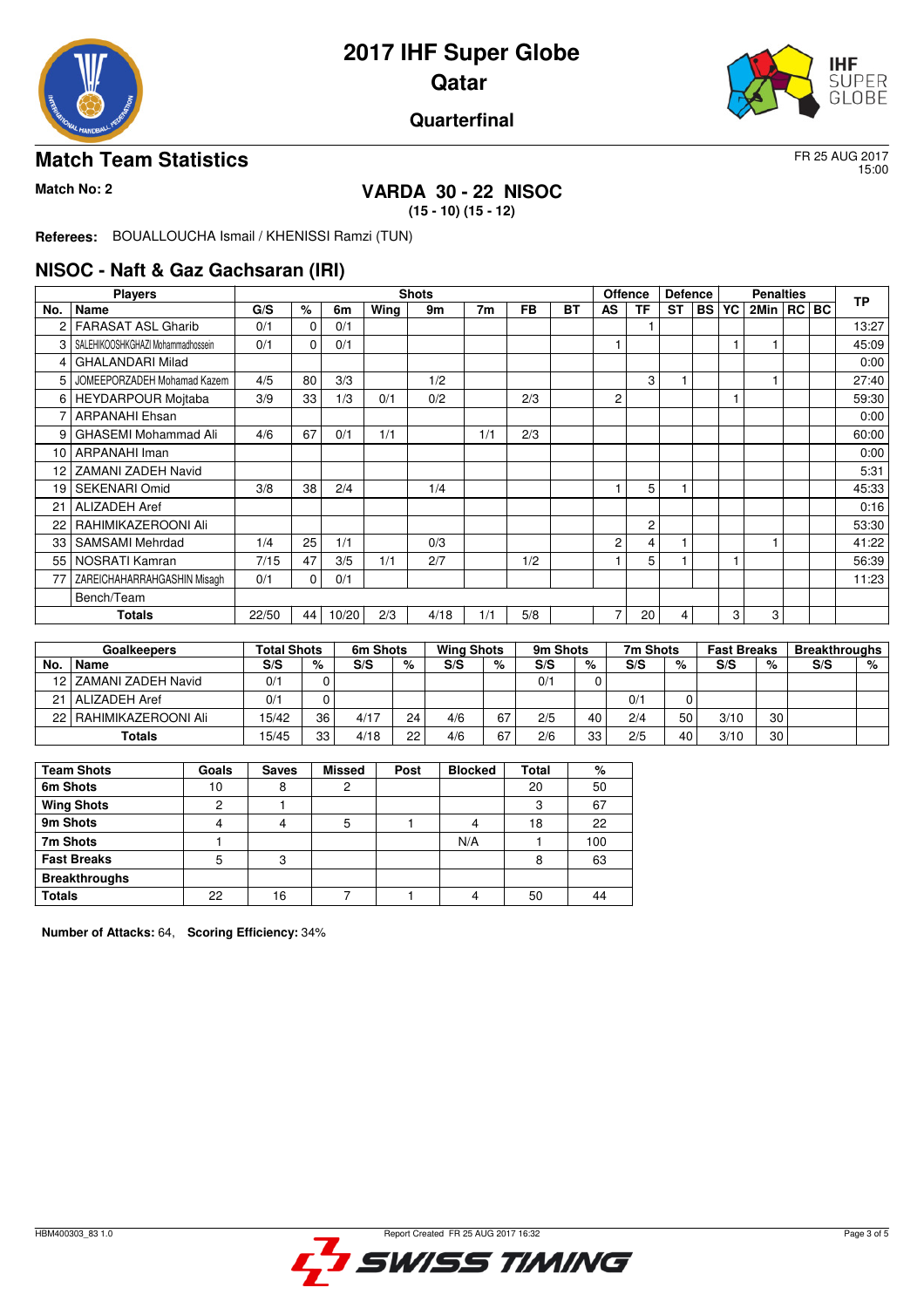



**Quarterfinal**

## **Match Team Statistics** FR 25 AUG 2017

15:00

# **Match No: 2 VARDA 30 - 22 NISOC**

**(15 - 10) (15 - 12)**

**Referees:** BOUALLOUCHA Ismail / KHENISSI Ramzi (TUN)

## **IRI - Naft & Gaz Gachsaran (IRI)**

| <b>Players</b><br>Goals / Shots             |                   |                              |                             |                      |                   | <b>Shots Distribution</b>        |                      |                |          |                             |                                                                           |                  |                                     |
|---------------------------------------------|-------------------|------------------------------|-----------------------------|----------------------|-------------------|----------------------------------|----------------------|----------------|----------|-----------------------------|---------------------------------------------------------------------------|------------------|-------------------------------------|
| 2 FARASAT ASL G 3 SALEHIKOOSHKGHAZI         |                   |                              | 4 GHALANDARI M              |                      | 5 JOMEEPORZADEH M |                                  | 6 HEYDARPOUR M       |                |          | 7 ARPANAHI E                | 9 GHASEMI M                                                               |                  |                                     |
|                                             |                   |                              |                             |                      | 1/1               |                                  |                      |                |          |                             | <b>A T</b>                                                                | 1/1              |                                     |
|                                             | . .               | $0/1$                        |                             |                      | $+ 1/1$           | $\blacksquare$ 1/3<br>1/1        | 0/1                  | 1/2            |          |                             | $\blacksquare$ $\blacksquare$ $\blacksquare$ $\uparrow$ $\uparrow$<br>. . |                  |                                     |
| 1-Missed                                    | . .               |                              |                             |                      | ш                 | 1/1<br>見 見<br>1-Blocked 1-Missed | 1/1                  | 1-Blocked      |          |                             | $\blacksquare$ $\blacksquare$ 0/1                                         | 1/2              |                                     |
|                                             |                   |                              |                             |                      |                   |                                  |                      |                |          |                             |                                                                           |                  |                                     |
| 10 ARPANAHI I                               | 12 ZAMANI ZADEH N |                              | 19 SEKENARIO                |                      | 21 ALIZADEH A     |                                  | 22 RAHIMIKAZEROONI A |                |          | 33 SAMSAMI M                | 55 NOSRATIK                                                               |                  |                                     |
|                                             |                   |                              | $\overline{0}/\overline{1}$ |                      |                   |                                  |                      |                |          | $\overline{0}/\overline{1}$ |                                                                           | $\overline{0}/2$ |                                     |
|                                             | . .               | . .                          | 1/2                         |                      |                   | <br>. .                          |                      | ٠              |          |                             | $\blacksquare$ $\blacksquare$ 3/4                                         |                  | 2/3                                 |
|                                             | 8 H               |                              | 1/1                         | $1/1$ $\blacksquare$ |                   | xи                               |                      |                |          | 1/1                         | $\blacksquare$ $\blacksquare$ 1/2                                         | 1/1              |                                     |
|                                             |                   |                              | 2-Missed 1-Post             |                      |                   |                                  |                      |                | 1-Missed |                             | 1-Blocked 2-Missed                                                        |                  | 1-Blocked                           |
| 0/1<br>Team<br>Goals / Shots                |                   |                              | Offence                     |                      |                   |                                  |                      | <b>Defence</b> |          |                             |                                                                           |                  | <b>Goalkeepers</b><br>Saves / Shots |
|                                             |                   | 1/1                          | $\checkmark$                |                      |                   |                                  |                      |                | 1/5      |                             |                                                                           |                  |                                     |
| $\sqrt{2/2}$<br>$\overline{1}/\overline{5}$ |                   |                              |                             | $\setminus 0/2$      | 0/0               | 0/0                              | 3/4/                 |                |          |                             | 4/9                                                                       |                  | $\overline{0/3}$<br>4/8             |
| ۰<br>7/11<br>0/1                            | 4/7               |                              | 1/2                         |                      |                   | <b>Breakthroughs</b>             |                      | 6/8            |          |                             | 2/7                                                                       |                  | 5/10                                |
| $\blacksquare$ 1/3<br>5/7                   | 2/2               |                              |                             |                      |                   |                                  |                      |                |          |                             | 0/5<br>W.                                                                 |                  | 0/3                                 |
| 1-Post<br>7-Missed                          | 4-Blocked         | 1/1<br>7 <sub>m</sub><br>4/9 | 15/9,                       | 3/11                 |                   |                                  | 1/3                  | 6/9            | 2/3      | 3/6<br>7 <sub>m</sub>       | 0/1                                                                       |                  | 12 ZAMANI ZADEH N                   |
|                                             |                   | 1/2                          | 1/5                         |                      | 5/8               | 7/12<br><b>Fast Breaks</b>       |                      | 0/1            |          | 1/2                         |                                                                           |                  |                                     |



 $\frac{1}{2}$ <br> $\frac{1}{2}$ <br> $\frac{1}{2}$ 

j.

п

H

21 ALIZADEH A  $0/1$ 

Ę ٠

Н

š,

22 RAHIMIKAZEROONI A<br> $\frac{4}{8}$   $\frac{4}{8}$   $\frac{4}{7}$   $\frac{6}{3}$ <br> $\frac{1}{2}$  2/6  $\frac{5}{10}$  $4/7$ 

 $\frac{276}{0/5}$  0/3